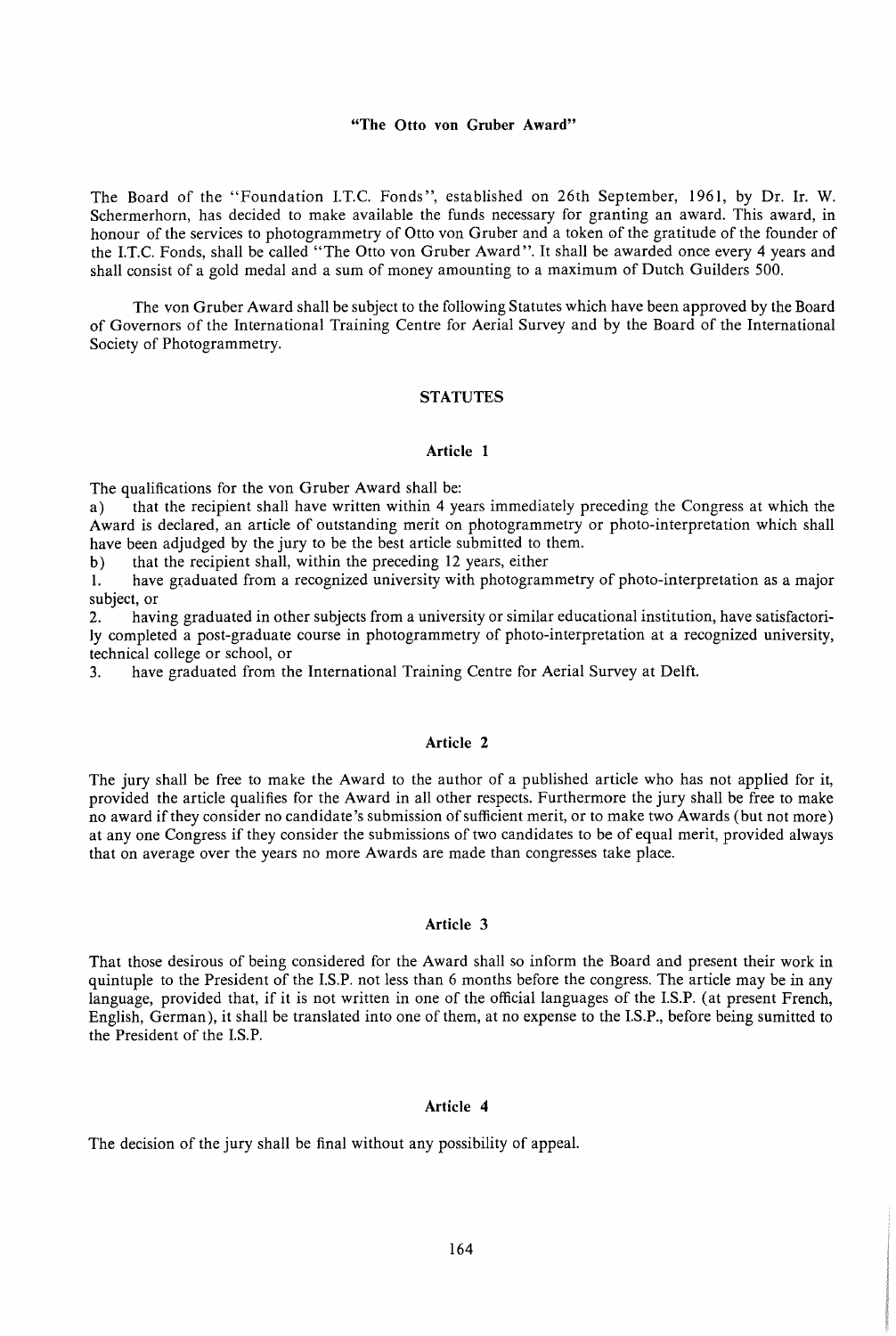## **Article 5**

The selection of the candidates .to receive the Award shall be made by a jury of assessors composed as follows:

a) The President for the time being of the I.S.P. who shall exercise his vote only as a casting vote in the event of two or more candidates receiving an equal number of votes.

b) Three persons technically well qualified and of high standing, one to be nominated by each of the following for each occasion upon which the Award is made:

1. The Council of the "Deutsche Gesellschaft für Photogrammetrie".

2. The Council of the (British) Photogrammetric Society which now meets in Burlington House, London, England.

3. The Dean for the time being of the I.T.C.<br>c) In case two of the persons mentioned in b In case two of the persons mentioned in b) express the wish to increase the number of members of the jury, the President and the past President of the I.S.P. shall be invited to nominate each an additional member of the jury who must be of different, but not of British or German, nationality.

### **Article 6**

The presentation of the Award and in any case the announcement of the name of the winner of this Award shall be made by the Secretary General or the President at a General Assembly of the congress.

# **Le «Prix Otto von Gruber»**

Le Bureau de la Fondation «I.T.C.-Fonds», institué le 26 septembre 1961 par Dr. Ir. W. Schermerhorn, a décidé de dégager les fonds nécessaires à l'attribution d'un prix.

En hommage aux services rendus à la photogrammétrie par Otto von Gruber et en témoignage de reconnaissance du fondateur du «I.T.C.-Fonds», ce prix s'appellera «Prix Otto von Gruber». Il sera attribué tous les quatre ans et consistera en une médaille d'or et en une somme d'argent d'un montant maximum de 500 Florins hollandais.

Le prix von Gruber sera attribué selon les statuts ci-dessous, lesquels ont été approuvés par le Comité des Gouverneurs de l'I.T.C. et par le Conseil de la Société Internationale de Photogrammétrie.

#### **STATUTS**

# **Article 1**

Les conditions d'attribution du prix Von Gruber sont, pour le bénéficiaire, les suivantes:

a) au cours des quatre années précédant immédiatement le Congrès où est décerné le prix, avoir fait une publication qui soit d 'un interet majeur, qui concerne Ia photogrammetrie ou Ia photointerpretation, et que Ie jury aura considérée comme le meilleur travail parmi tous ceux qui lui auront été soumis;

b) au cours des douze années précédant le Congrès, avoir obtenu l'un des diplômes suivants:

1. diplôme délivré par une université officielle et comprenant comme discipline majeure la photogrammétrie ou Ia photointerpretation;

2. diplome delivre par une universite ou une ecole de niveau equivalent, apres lequel le candidat devra avoir suivi avec succès un cours post académique de photogrammétrie ou de photointerprétation dans un établissement officiel (université, collège ou école technique;

3. Grade académique de l'I.T.C. à Delft.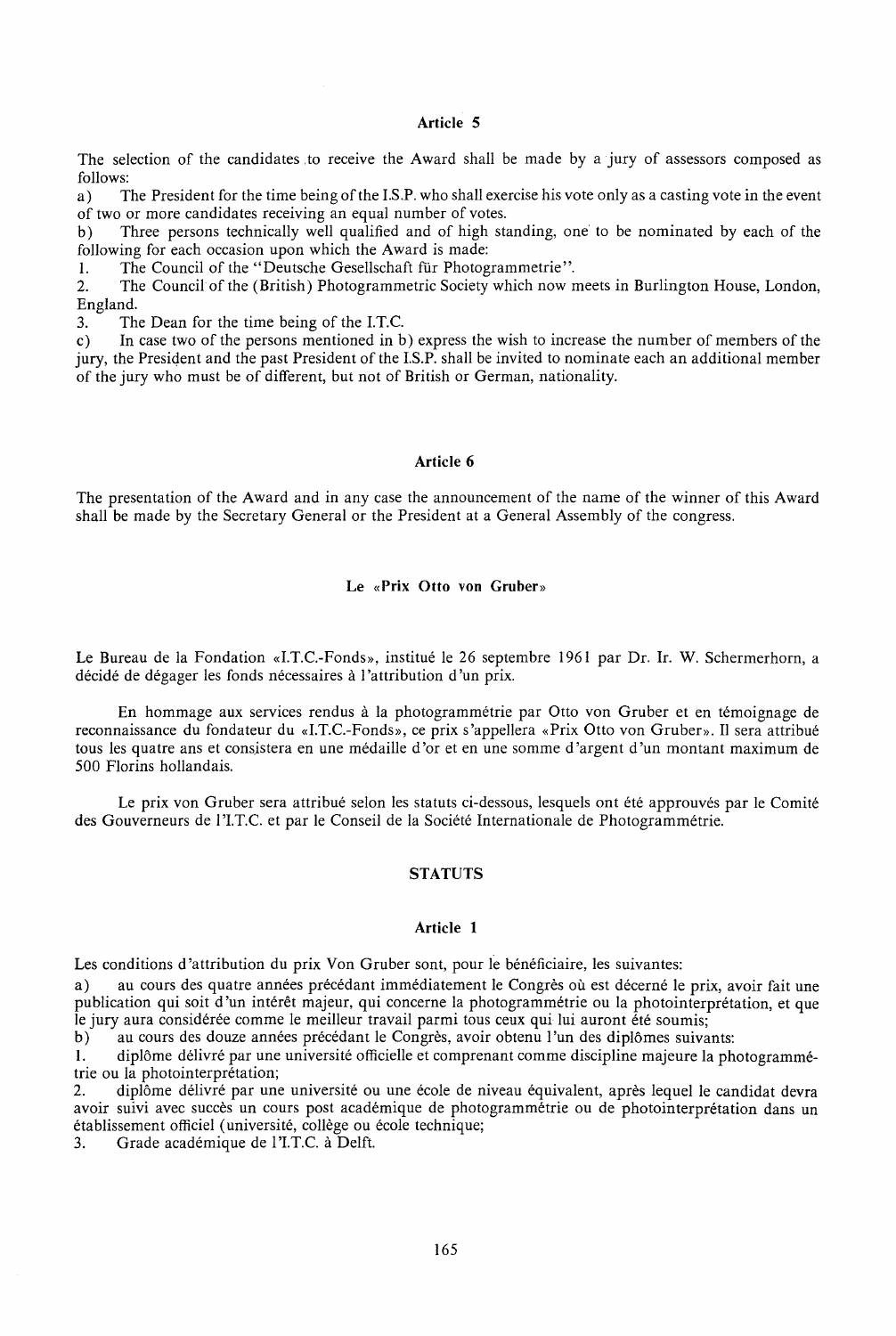## **Article 2**

Le jury est libre d'attribuer le prix à un auteur qui n'a pas fait acte de candidature, pourvu que la publication réponde à toutes les autres conditions d'attribution du prix. En outre le jury est libre de n'attribuer aucun prix s'il estime qu'il n'y a aucune candidature d'un mérite suffisant; il peut attribuer deux prix au plus à chaque congres, s 'il estime que les candidatures de deux auteurs sont d 'egal merite, pourvu que sur la moyenne des annés écoulées il ne soit jamais décerné plus de prix qu'il n'y a eu de congrès.

### **Article 3**

Les postulants au prix devront en informer le Bureau et presenter leur travail en cinq exemplaires au President de la S.I.P., six mois au moins avant le Congres. La publication peut etre en n'importe quelle langue, pourvu que, si elle n 'est pas ecrite en l 'une des langues officielles de la S.I.P. ( actuellement l 'allemand, l 'anglais et le français), elle soit traduite dans l'une de ces langues, avant d'être présentée au Président de la S.I.P. et sans qu'il en résulte de frais pour la S.I.P.

### **Article 4**

La décision du jury est sans appel.

#### **Article 5**

La sélection entre les candidats au prix sera faite par un jury de personnalités ainsi composé:

a) le President en exercice de la S.I.P. (qui ne votera que pour departager deux candidats ou plus ayant obtenu un nombre égal de suffrages);

b) trois personnalités haut placées et techniquement très qualifiées, désignées avant chaque attribution de prix par chacun des organismes suivants:

1. le Conseil de la «Deutsche Gesellschaft für Photogrammétrie»

2. le Conseil de la «British Photogrammetric Society» dont le siege actuel est a Burlington House, Londres (Angleterre)

3. le recteur en exercice de l'I.T.C.

c) si deux des personalités mentionnées au paragraphe b) émettent le voeu d'accroître le nombre des membres du jury, le President actuel et le President sortant de la S.I.P. seront invites a nommer chacun un membre supplémentaire, les deux membres désignés étant de nationalité différente et ni anglaise, ni allemande.

#### **Article 6**

La remise du prix et en tout cas l'annonce du nom du lauréat du prix seront faites par le Secrétaire Générale ou le Président, ou cours d'une Assemblée Générale du Congrés.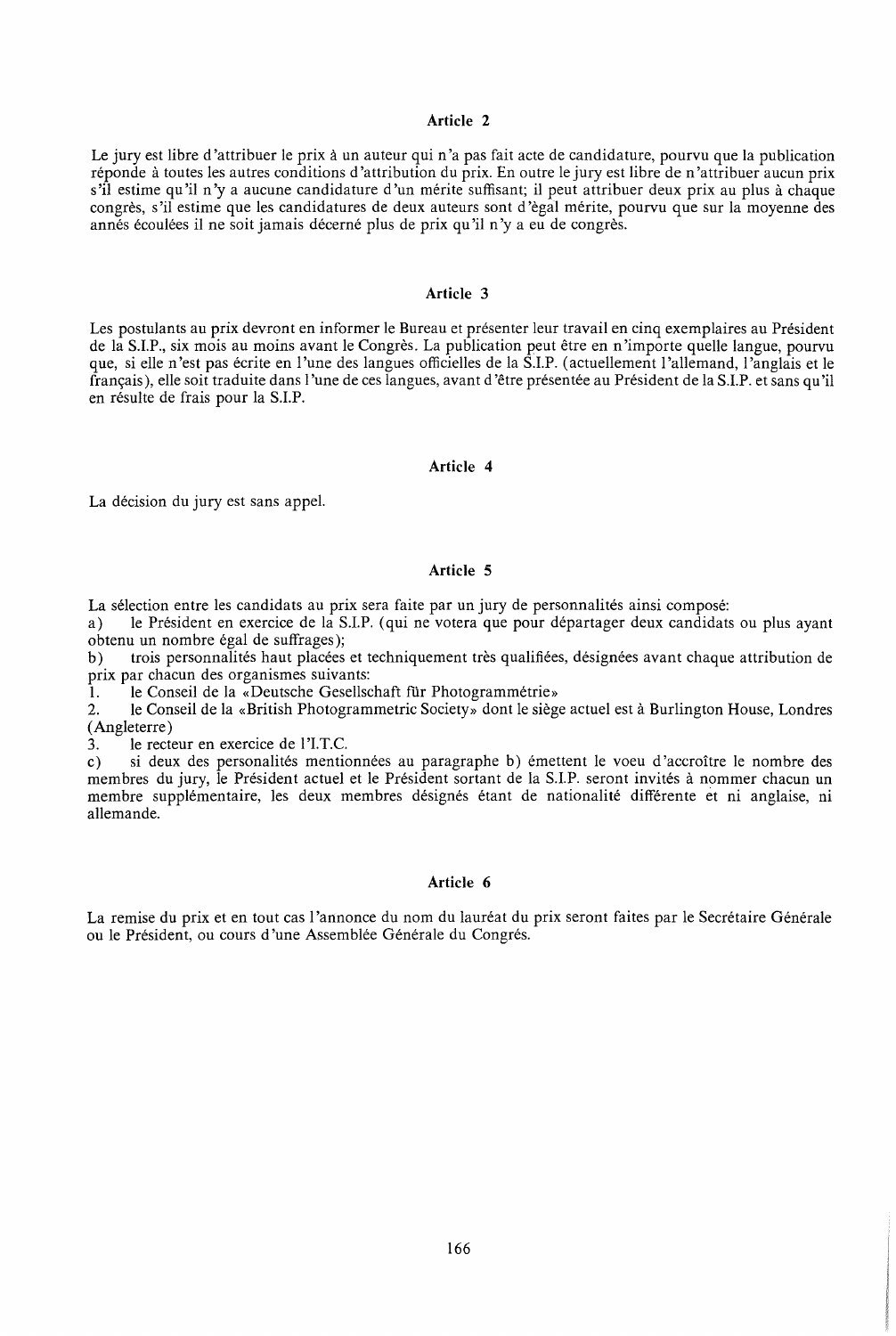#### Die »Otto von Gruber-Auszeichnung«

Der Direktions-Ausschuß der Stiftung »I.T.C.-Fonds«, eingesetzt am 26. September 1961 von Dr. Ir. W. Schermerhorn, hat die Stiftung eines für die Zuerkennung einer Auszeichnung notwendigen Fonds beschlossen. Diese Auszeichnung wird zu Ehren der von Otto von Gruber der Photograinmetrie geleisteten Dienste und als Zeichen der Dankbarkeit des Stifters des »LT.C.-Fonds« »Otto von Gruber-Auszeichnung« genannt. Sie soli aile vier Jahre einmal zuerkannt werden und aus einer Goldmedaille und einem Ge1dbetrag von hochstens 500 hollandischen Gulden bestehen.

Fur die Zuerkennung der »Otto von Gruber-Auszeichnung« sind die nachfolgenden Statuten maßgebend, die vom Direcktionsausschuß des »International Training Centre for Aerial Survey« (I.T.C.) und vom Vorstand der Internationalen Gesellschaft ftir Photogrammetrie (I.G.P.) genehmigt wurden.

#### **STATUTEN**

### Art. I

Der Empfänger der »Otto von Gruber-Auszeichnung« muß folgende Bedingungen erfüllen:

a) er muß innerhalb der vier dem Kongreß, an dem die Auszeichnung verliehen wird, unmittelbar vorangegangenen Jahre eine Publikation geschrieben haben, die von Außerordentlichem Wert für die Entwicklung der Photogrammetrie oder der Photointerpretation ist und die vom Preisgericht als beste unter den ihm unterbreiteten Arbeiten beurteilt wird;

b) er soll im Verlauf der 12 dem Kongreß vorangegangenen Jahre einen der nachfolgend gekennzeichneten Ausweise erworben haben:

I. Diplom einer anerkannten Hochschule mit hauptsachlichem Lehrfach Photogrammetrie oder Photointerpretation;

2. Diplom in anderen Lehrfachern einer anerkannten Universitat oder einer gleichwertigen Hochschule, in Verbindung mit einer erfolgreichen Erganzungsausbildung in Photogrammetrie oder Photointerpretation an einer anerkannten Hochschule oder hoheren technischen Lehranstalt;

3. Akademisches Diplom des »International Training Centre for Aerial Survey« (I.T.C.) in Delft.

## Art. 2

Dem Preisgericht ist freigestellt, die Auszeichnung einem Artikelverfasser zuzusprechen, der sich nicht um die Auszeichnung beworben hat, dessen Veroffentlichung aber aile anderen Auszeichnungsbedingungen erflillt. Außerdem ist das Preisgericht frei, keine Auszeichnung zuzusprechen, wenn es urteilt, keine der Kandidaturen sei genügend verdienstvoll. Es kann auch an einem Kongreß höchstens zwei Auszeichnungen zusprechen, wenn es findet, zwei Bewerbungen seien von gleichem hohem Wert, vorausgesetzt immer, daB tiber die vergangenen Jahre gesehen nicht mehr Auszeichnungen vergeben werden als Kongresse stattfanden.

### Art. 3

Die Interessenten für die Auszeichnung müssen ihre Bewerbung dem Direktionsausschuß mitteilen und ihre Arbeit in flinf Exemplaren mindestens sechs Monate vor dem KongreB dem Prasidenten der I.G.P. unterbreiten. Der Artikel kann in irgendeiner Sprache geschrieben sein, vorausgesetzt, daß er, wenn nicht in einer der offiziellen Sprachen der I.G.P. verfaßt (gegenwartig französisch, englisch und deutsch), in eine dieser drei Sprachen ubersetzt worden ist, bevor er dem Prasidenten der I.G.P. unterbreitet wird, und dies konstenfrei für die I.G.P.

### Art. 4

Der Entscheid des Preisgerichtes ist unanfechtbar.